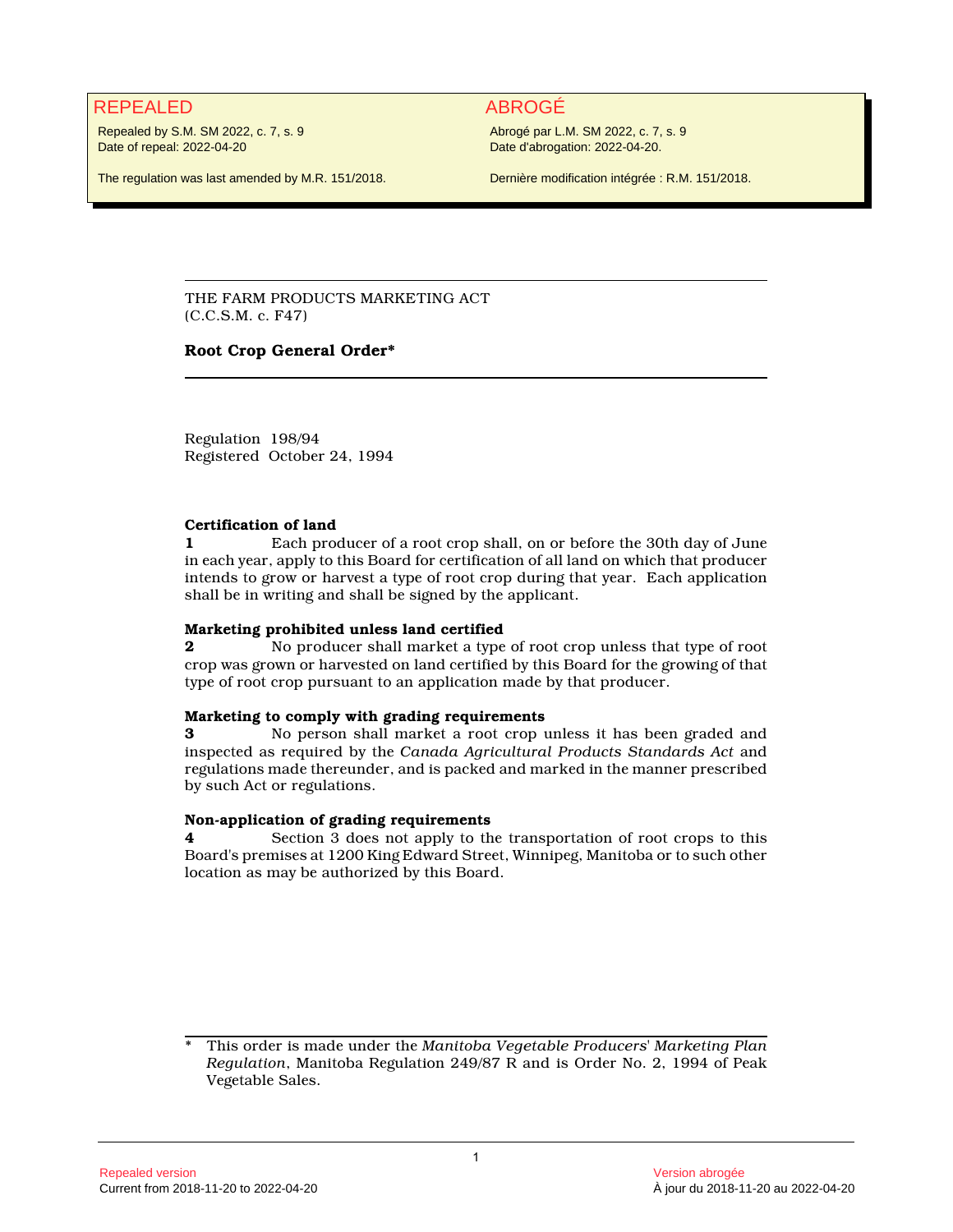#### **Classes of onions**

**5** Onions shall be classified under the following classes:

(a) yellow Spanish-type onions;

(b) cooking onions;

(c) [repealed].

M.R. 38/2017

#### **Marketing**

**6(1)** For the purpose of this section, **"pooling area"** means:

(a) with respect to carrots and parsnips, that geographic area of Canada encompassing the provinces of Alberta, Saskatchewan, Manitoba and that portion of Ontario west of a line drawn north-south through the eastern limit of the City of Thunder Bay, Ontario;

(b) with respect to cooking onions, that geographic area of Canada encompassing the provinces of Saskatchewan, Manitoba and that portion of Ontario west of a line drawn north-south through the eastern limit of the City of Thunder Bay, Ontario; and

(c) with respect to yellow Spanish-type onions, that geographic area of Canada encompassing the provinces of Manitoba and that portion of Ontario west of a line drawn north-south through the eastern limit of the City of Thunder Bay, Ontario;

**6(2)** Subject to the exemptions provided in the Plan, no producer shall market a root crop except to this Board or through this Board. Each producer shall deliver all root crops to be marketed by that producer to this Board or, if directed by this Board, to a person designated by this Board to receive such root crops.

**6(3)** No person engaged in the marketing of a root crop shall purchase or otherwise acquire root crops except from or through this Board.

**6(4)** No processor shall purchase or otherwise acquire a root crop grown or harvested in Manitoba expect from or through this Board, unless otherwise permitted by this Board.

**6(5)** With respect to root crops marketed by this Board to purchasers located in the pooling area the following provisions will apply:

(a) This Board will sell root crops to such purchasers on a basis whereby the sale proceeds are pooled and distributed as set out below;

(b) [repealed] M.R. 151/2018 ;

(c) pool periods for each type or class of root crop shall commence on the first day of each month and terminate on the last day of each month, subject to such other commencement and/or termination date as may be established by resolution of the Board from time to time;

(d) all monies received by this Board from the sale of each type and class of root crop in each pool period shall be placed in separate pools for that type and class of root crop; and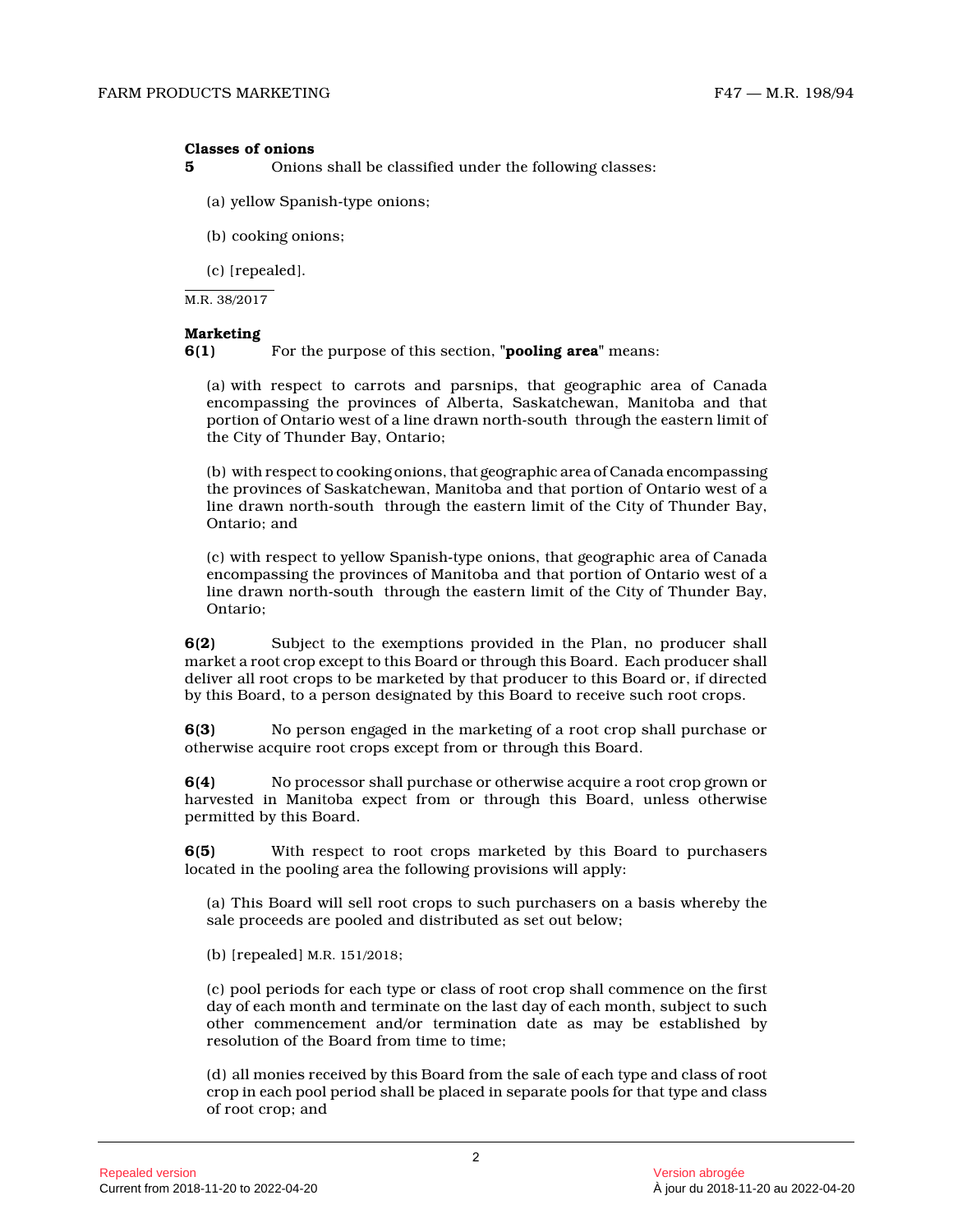(e) at the termination of each pool period for a type and class of root crop, all necessary and proper disbursements and expenses incurred in marketing that type or class of root crop and conducting the pool, and all allowances for reserves as may be approved by the Manitoba Natural Products Marketing Council, will be deducted from that pool and the remainder of the money in that pool will be distributed to the producers of that type and class of root crop relative to the quantity, quality, variety, grade, or size of root crop delivered by each producer during that pool period.

**6(6)** With respect to root crops sold by this Board to purchasers located other than in the pooling area the following provisions will apply:

(a) This Board will sell root crops to such purchasers on the basis set out below;

(b) any registered producer wishing to participate in the sale of root crop to purchasers located outside of the pooling area shall advise the Board of the type or class and quantity of root crops such producer wishes to market to such purchasers (all such producers being referred to as "participating producers");

(c) when an order for root crop is received from a purchaser located outside of the pooling area, the participating producers who have indicated that they have root crop available which could fill such order may be invited to fill such order. Any such invitation will follow the notification procedures established by this Board from time to time for such purpose, copies of which notification procedures will be available to any participating producer at the head office of this Board;

(d) in accepting an invitation to fill an order, a participating producer must provide the Board with a written confirmation of such acceptance. Any such acceptance must follow the acceptance procedures established by this Board from time to time for such purpose, copies of which acceptance procedures will be available to any participating producer at the head office of this Board;

(e) if a participating producer fails to deliver root crop following an acceptance of an invitation to fill an order, or fails to deliver root crop of the quality and quantity specified in the order, the participating producer shall be responsible for all losses, expenses and charges, direct and indirect, incurred by this Board as a result of such failure; and

(f) payment for root crop sold on the basis set out above will be made to a participating producer on or before the last day of the month following the month in which such root crop was sold, less all necessary and proper disbursements and expenses incurred in marketing that root crop, all allowances for reserves as may be approved by the Manitoba Natural Products Marketing Council, and any monies owing by that producer to this Board for materials or services provided by this Board to that producer.

**6(7)** Nothing in this Order requires this Board to receive or market a root crop which does not meet grade specifications set out in the Quality Control Manual of the Board.

M.R. 117/95; 38/2017; 151/2018

#### **Size of containers**

**7(1)** No person shall market a root crop unless such root crop is packed in a container, the type and class of root crop wherein weighs either 25 or 50 pounds (11.34, or 22.68 kilograms).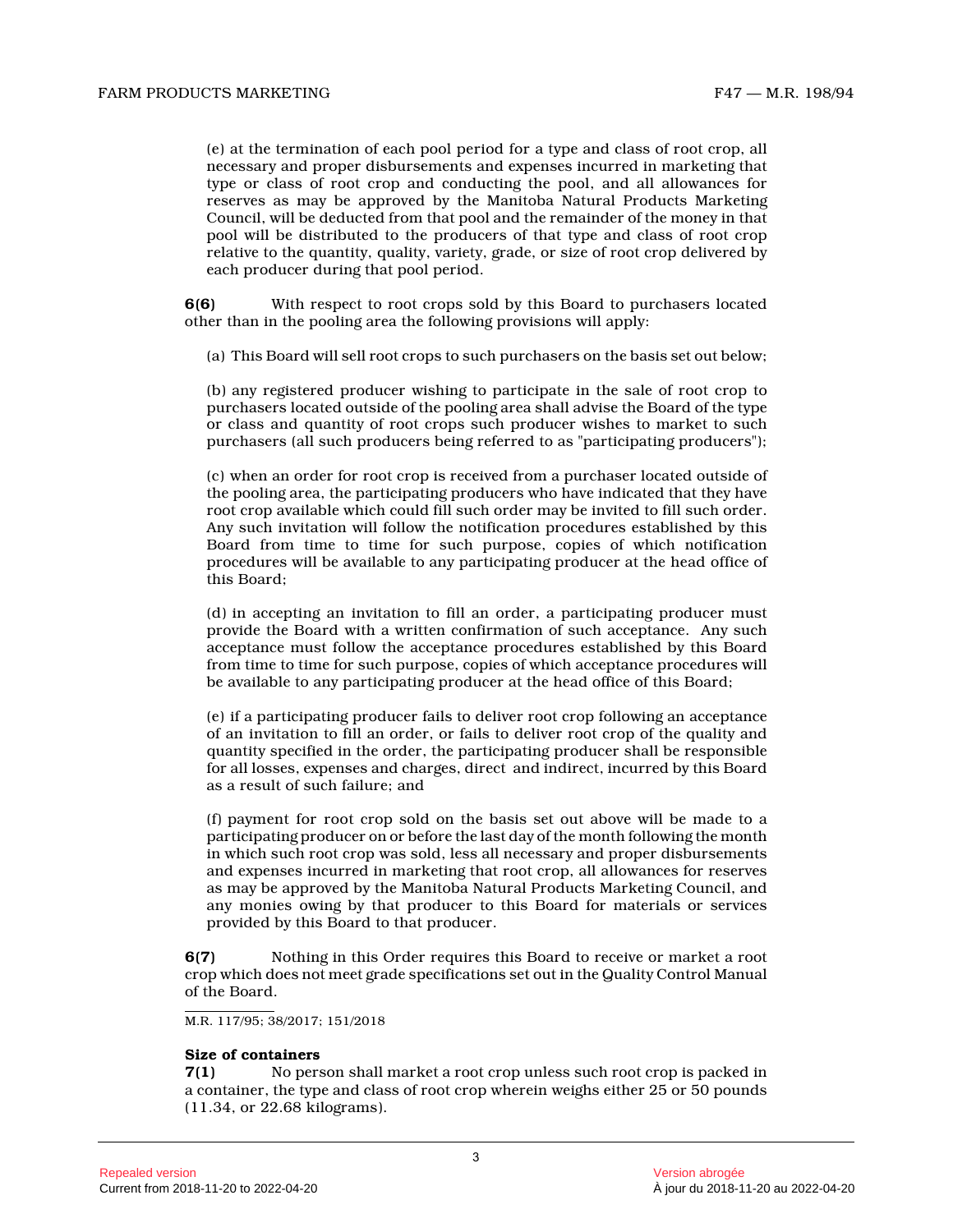**7(2)** Notwithstanding subsection (1), a root crop packed to those requirements may, after delivery to this Board or to persons designated by this Board, be repacked into containers of the size or weight specified for that type of root crop in Table VI of the *Fresh Fruit and Vegetable Regulations* made under the *Canada Agricultural Products Standards Act* ("Consumer Bags").

**7(3)** Notwithstanding subsection (1), this Board may authorize the transportation of a root crop in bulk on a load by load basis.

### **Delivery orders**

**8(1)** No person shall transport or deliver for transport (except to a transporter retained by this Board) a root crop unless such person has been issued a delivery order by this Board for the root crop being transported.

**8(2)** Subsection (1) does not apply to the transportation of a root crop by a producer from that producer's storage for the purpose of washing, grading and packing such root crop and for no other purpose.

### **Licenced repackers**

**9** No person shall repack a container of a type of root crop unless such person has been licenced by the Board as a licenced repacker for that type.

### **Tags**

**10(1)** No person shall market or have in possession for marketing, a root crop unless it is packed in a container and the container containing such root crop, or the master container if the root crop has been packed in Consumer Bags, has attached to it a completed tag authorized and obtained from this Board, which tag shall show the following information:

- (a) type, class and grade of the root crop;
- (b) weight of the root crop;

(c) producer's name or producer's registration number, and if such root crop has been packed by a licenced repacker, the name of that licenced repacker; and

(d) such other information as this Board may require from time to time;

provided however, that if such registered producer has received written permission from the Board, such product may be packed in a container or a master container, if such master container or the containers in such master container have printed on it or them, as part of it or them, such information .

**10(2)** Where this Board has directed a person to transport a root crop in bulk on a load by load basis, subsection (1) does not apply with respect to that root crop, but the vehicle transporting such root crop shall carry with it a bill of lading including the information set out in subsection (1) for that root crop.

**10(3)** A person who has been licenced to repack root crop shall remove and immediately destroy the completed tag attached to each container the contents of which have been repacked by that person, or the container or master container containing such product if the information referred to in subsection (1) was printed thereon.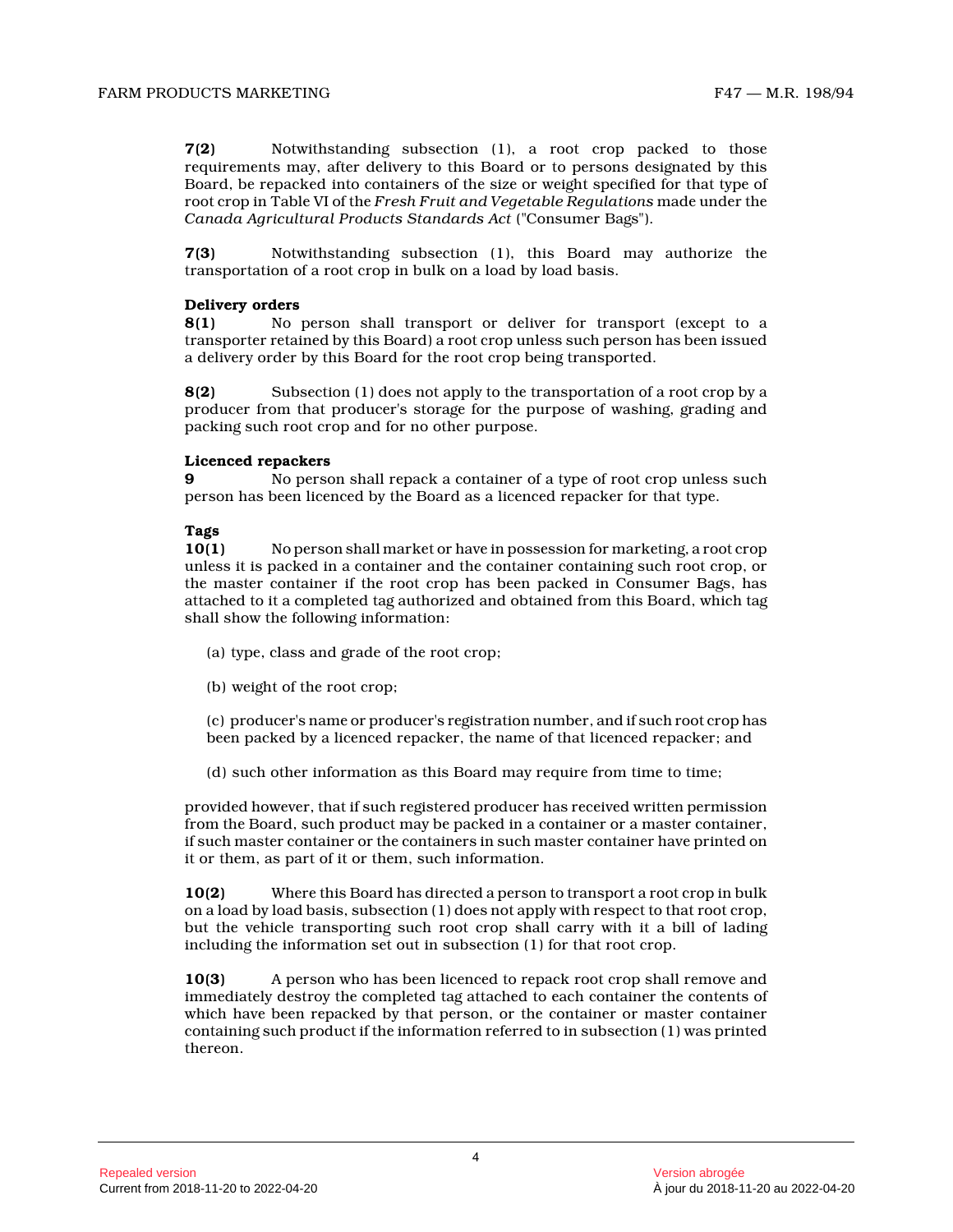# **Tags**

**11(1)** All tags issued by this Board remain the property of this Board and every person obtaining tags from this Board for use in marketing a root crop must account to this Board for the disposition of each such tag.

**11(2)** No person other than a licenced repacker shall have in that person's possession a tag or container imprinted with a name other than the name of that person.

**11(3)** No person other than the person to or in respect of whom a tag was issued, or someone acting on that person's behalf, shall attach a tag to a container of a root crop or otherwise use a tag issued by this Board.

**11(4)** No person, other than the person to or in respect of whom a tag was issued, or someone acting on that person's behalf, shall have in that person's possession any tag issued by this Board, whether used or unused, unless it is attached to the container of a root crop for which it was originally authorized, or unless it is one that has been removed for the purposes of destruction pursuant to subsection 10(3).

**11(5)** No person shall have in that person's possession any container showing the information outlined in subsection  $10(1)$ , other than the person whose name is shown on such container, or a person acting on that person's behalf.

**11(6)** No person, unless acting pursuant to subsection 10(3), shall remove a tag from a container of a root crop to which it has been attached.

**11(7)** No tag issued by this Board or no master container on which tag information is printed may be used more than once.

**11(8)** No person shall buy, sell, receive, give or otherwise traffic in tags issued by this Board, whether used or unused.

**11(9)** Any person for whom an exemption is provided under the Plan may apply to this Board on a form authorized by this Board for exemption tags in respect of any of such person's root crop which such person anticipates marketing in the near future, and, upon providing satisfactory evidence to this Board that such person is entitled to such exemption in respect of such root crop and has a ready market for same, and upon paying any applicable fees and charges for such tags to this Board, such person may obtain such exemption tags.

**11(10)** No person to whom exemption tags have been issued shall be entitled to any further exemption or exemption tags unless such person has properly accounted to this Board for each such tag previously issued to that person.

**11(11)** A person who has been supplied with exemption tags pursuant to subsection (9) shall affix to each container of root crops that such person has available for marketing an exemption tag duly completed showing the information specified in subsection 10(1).

# **Marketing information**

**12** Every person engaged in the marketing of a root crop within Manitoba shall

(a) keep and maintain complete and accurate books and records of all matters relating to such marketing; and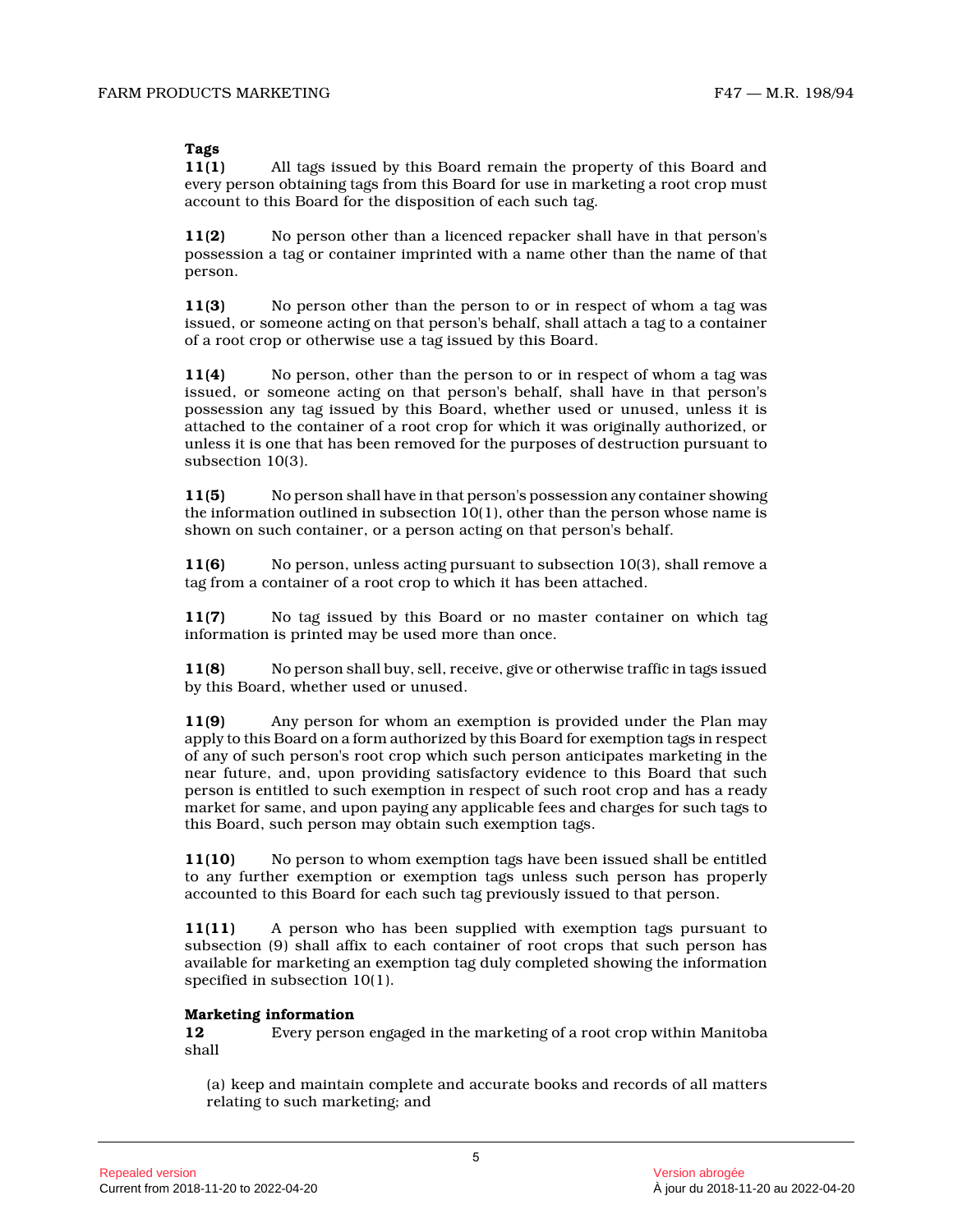(b) at all times permit any authorized representative of this Board to inspect such books and records and facilitate such inspection; and

(c) upon request from this Board promptly report to it such information respecting the marketing of root crops as this Board may require; and without restricting the generality of the foregoing, fill in and deliver to the Head Office of this Board within ten (10) days of request from this Board a report on such marketing in the form prescribed by this Board containing the information and data indicated thereon properly certified as accurate.

#### **Processor Information**

**13** Every processor of a root crop within Manitoba shal l

(a) keep and maintain complete and accurate books and records of all contracts entered into with growers of root crops;

(b) at all times permit any authorized representative of the Board to inspect such books and records and facilitate such inspection; and

(c) upon request from this Board promptly report to it such information respecting any purchases of root crops from producers other than those pursuant to contracts with such producers entered into prior to the planting of such root crops.

#### **General**

**14** Applications, forms or documents to be used in connection with registration, certification licences or marketing shall be those prescribed from time to time by resolution of this Board and shall contain such information as may be indicated on such applications, forms or documents, certificates or licences properly certified as true, accurate and complete in every respect.

**15** [Repealed]

M.R. 117/95

# **Non-application**

**16** This Order does not apply to:

- (a) red Spanish-type onions;
- (b) white Spanish-type onions;
- (c) onion sets;
- (d) multiplier onions;
- (e) pickling onions; and
- (f) rutabagas.

M.R. 38/2017

#### **Exemptions**

- **17(1)** As provided in the Plan, green onions are exempt from this Order.
- **17(2)** This Order is subject to other exemptions as provided in the Plan.